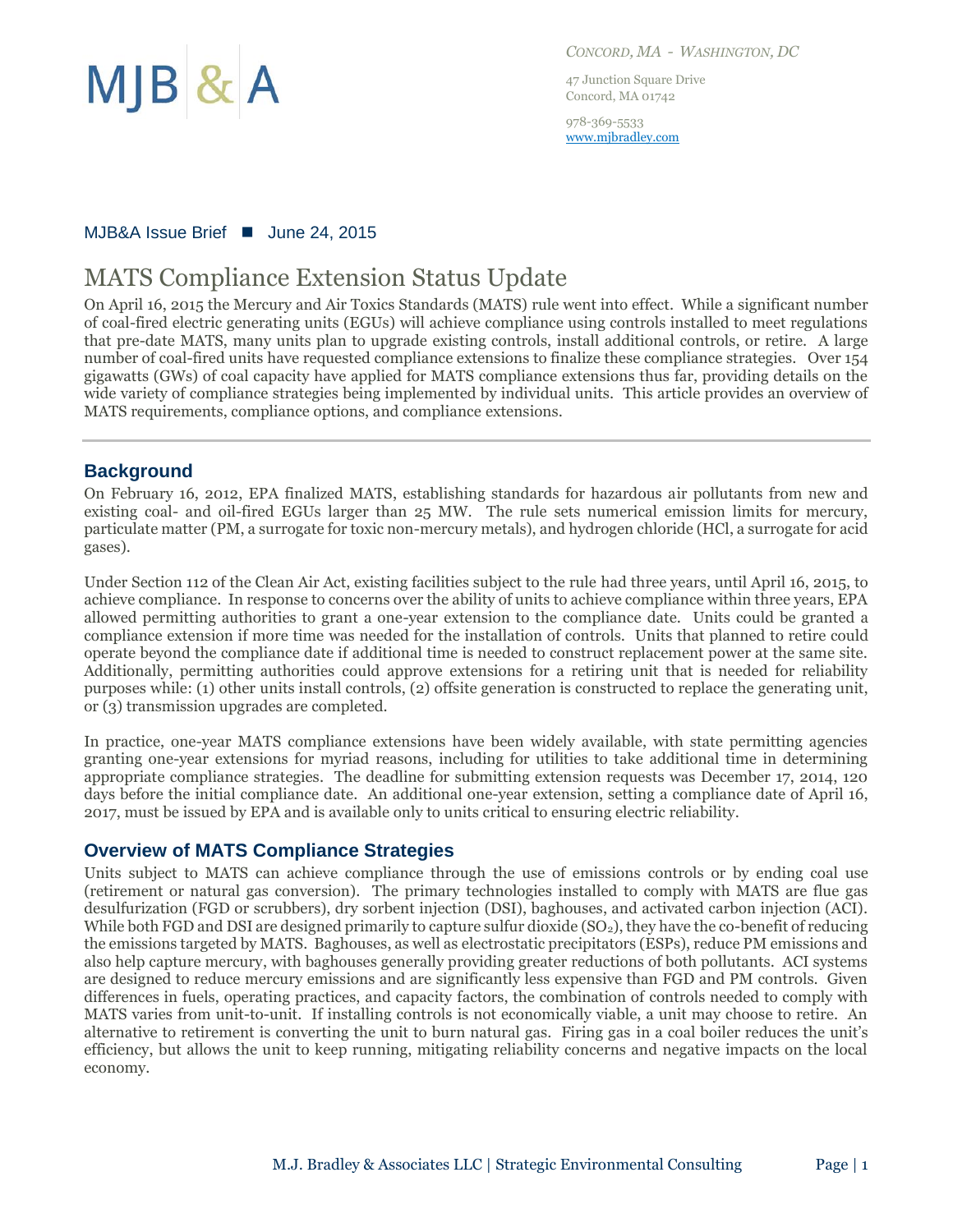

Many coal-fired EGUs have already installed the controls needed to comply with MATS in order to meet the requirements of other regulations or consent decrees. Over two-thirds of coal-fired EGUs have scrubbers approximately 60 GW of coal capacity installed scrubbers between 2008 and 2010 in response to the Clean Air Interstate Rule (there are roughly 300 gigawatts of coal capacity in the U.S.). According to a March 2014 issue brief released by the U.S. Energy Information Administration (EIA), over 64 percent of U.S. coal capacity was assumed to be in compliance with the MATS rule at year-end 2012 through the use of FGD or DSI systems. An additional 13.5 GWs installed scrubbers in 2013 and 2014. Accounting for these retrofits and coal units retired in 2013 and 2014, more than 70 percent of the U.S. coal fleet should have been largely ready to comply with the rule's April 2015 compliance deadline.

Although MATS compliance extensions (discussed below) suggest that some of these units need additional controls or upgrades, these retrofits are usually much less expensive and can be installed in a much shorter time frame compared to an FGD retrofit. A number of states have also passed laws limiting mercury emissions, leading to the installation of ACI on a growing number of units. Extensions sometimes provide limited exemptions from specific parts of the MATS rule. For example, an extension to install ACI for mercury control may extend the mercury standard compliance date only—the unit must meet the PM and HCl requirements by the original deadline.

#### **MATS Compliance Extensions**

MJB&A has been tracking MATS compliance extensions for coal-fired EGUs over the last several years, collecting extension request and approval letters from state permitting agencies. To date, compliance extensions have been granted for 421 units representing over 142 GW of generating capacity. At press time, extension requests were pending for an additional 27 units representing over 8.9 GW of capacity.

Based on the extension requests to date, we have grouped compliance strategies into four categories: (1) installing environmental controls; (2) retiring after deadline; (3) converting to natural gas; and (4) undetermined. Units that need extensions to install environmental controls are being retrofitted with a range of technologies, mainly those discussed above that limit SO<sub>2</sub>, mercury, and acid gas emissions. A substantial amount of capacity is also installing new baghouses or upgrading existing PM controls. Extensions for retiring units are usually needed to ensure reliability. These units need to keep running to fulfill power supply contracts or until transmission upgrades or replacement power projects are completed. Units classified as converting to natural gas will stop burning coal, but plan to fire natural gas in the coal boiler. Based on statements in some of the extension requests, some units plan to apply for a fifth year extension from EPA. To date, Kansas City Board of Public Utilities' Nearman Creek Unit 1 and Grand River Dam Authority's GRDA Unit 1 are the only units to request a fifth year extension.

The bullets below highlight details and trends of MATS extension requests and approvals:

- Of the 142 GW with approved extensions, 81 percent is installing controls, 11 percent is retiring, and six percent is converting to natural gas. The remaining capacity does not yet have a final compliance plan. These units are mostly testing control technologies or waiting for other regulations to be finalized before choosing a compliance option.
- Units installing controls tend to be larger (average capacity of 413 MW), while units retiring (207 MW) or converting to gas (180 MW) tend to be smaller.
- The majority of requests (85 percent) are for one year compliance extensions. A small group of extensions (seven percent) are six week extensions that fulfill MISO or PJM contracts, with the units retiring afterward.
- The most common emissions controls being installed are FGD (or upgrade of existing scrubbers), ACI, and DSI. To meet MATS limits and because these technologies can affect PM emissions, a significant number of units must also install or upgrade baghouses or ESPs.
- A number of units will have controls online before April 16, 2015, but requested an extension to provide additional time for testing and tuning.
- 44 units totaling 7.9 GW plan to convert to natural gas, firing gas in a coal boiler.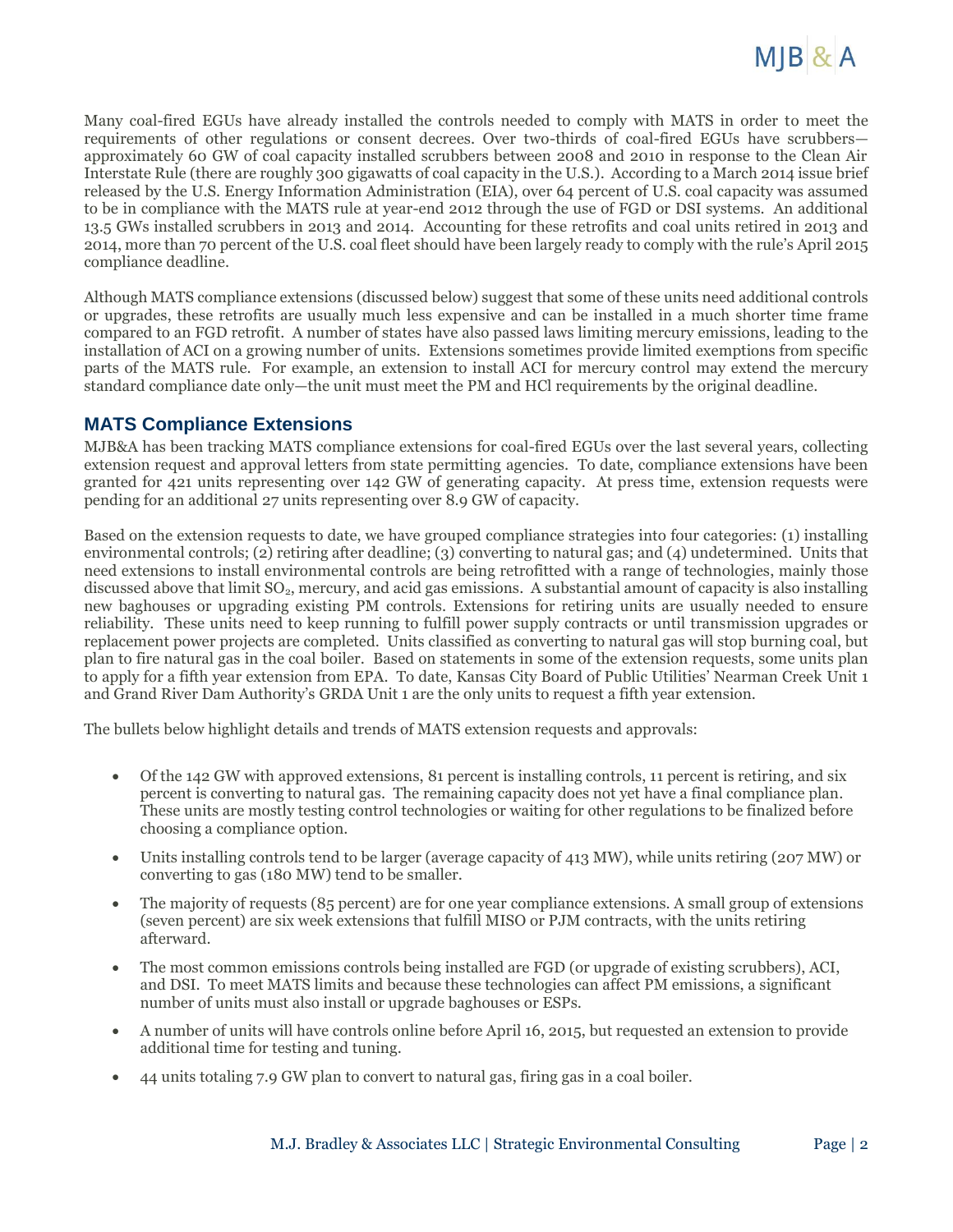Very few MATS extension requests have been denied. All denials have been related to utilities not submitting adequate information in their requests. In some cases, utilities provided this additional information and state agencies approved the extensions. Several units with approved extensions announced that they would retire or achieve compliance before the initial compliance deadline and withdrew their extension requests.

Table 1 shows the emission control technologies being installed for MATS compliance and the amount of capacity each technology is being installed on, based on MATS extensions. While most MATS extensions specified the controls to be installed, some did not. Furthermore, the 114 GW of capacity with extensions that we classify as "installing emissions controls" includes several units that are not actually installing controls. These units are at facilities that plan to achieve compliance through plant-wide emissions averaging, retrofitting some units while leaving others uncontrolled. Units characterized as installing controls include those that submitted extension requests related to EPA's startup and shutdown requirements. Many of these requests are for large units that are assumed to be compliant with all of the other MATS limits but may need to make work practice adjustments or install additional monitoring equipment.

|  |  | Table 1. MATS Extension Control Technology Retrofits from Approved Extension Requests |  |  |
|--|--|---------------------------------------------------------------------------------------|--|--|
|  |  |                                                                                       |  |  |
|  |  |                                                                                       |  |  |
|  |  |                                                                                       |  |  |

| <b>Control Technology</b> | Capacity-MW (% of 114 GW Installing Controls)* |
|---------------------------|------------------------------------------------|
| <b>FGD</b>                | 22,077.4(19%)                                  |
| Baghouse                  | 17,096.6 (15%)                                 |
| <b>ESP</b>                | $511 (1\%)$                                    |
| FGD Upgrade               | 16,497(14%)                                    |
| PM Upgrade                | 13,914 (12%)                                   |
| ACI                       | 62,447.5 (55%)                                 |
| <b>DSI</b>                | 19,996 (17%)                                   |

\*Totals are greater than 114 GW and 100% due to individual units installing multiple controls

### **Key Takeaways**

- The MATS extension filings reflect only a fraction of the coal-fired power plants that plan to retire. Nationwide, about 50 GWs of coal-fired generating capacity has retired or is scheduled to retire between 2012 and 2016.
- More than 30 units totaling over 18 GW of capacity have requested extensions related to the MATS startup and shutdown requirements. These units are assumed to be compliant with all other aspects of the rule and do not need major control retrofits.
- There still remain a number of coal-fired units that have not installed advanced pollution control systems and have not requested MATS compliance extensions. It is unclear how these units plan to comply with the rule. They may be planning to retire, but have not formalized their plans.
- In a December 2011 Policy Memorandum, EPA stated that it would seek advice from FERC and other reliability experts when considering fifth year Administrative Order extensions. In its first response to a request for an EPA Administrative Order granting compliance extension beyond April 2016, FERC supported the extension for Kansas City Board of Public Utilities' Nearman 1 unit. In a brief analysis, FERC found that although Nearman 1 is not a reliability-critical unit, an extension is warranted because loss of the unit would result in the Southwest Power Pool falling below its 12 percent capacity reserve requirement.